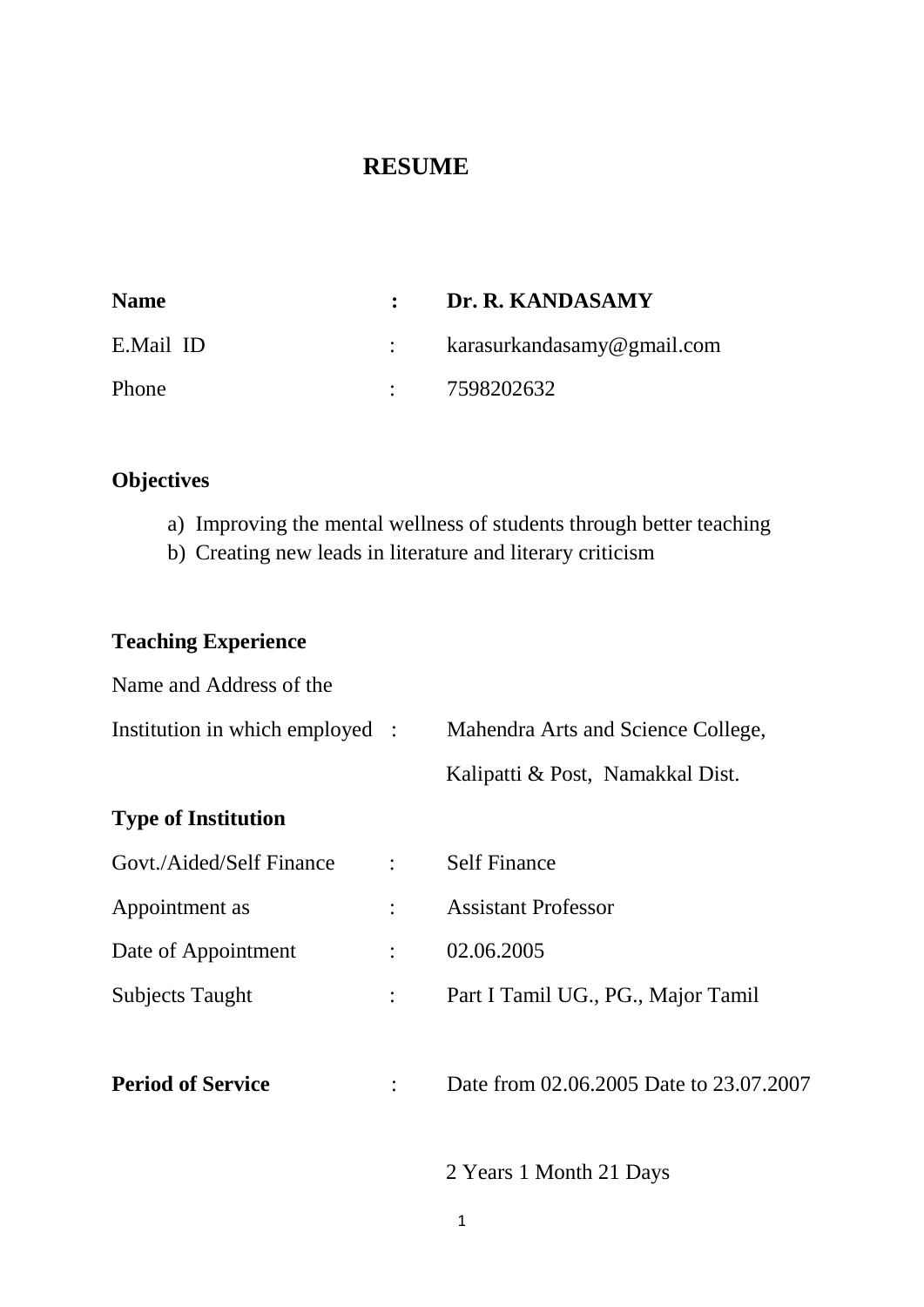| <b>Name and Address of the</b>         |                |                                                    |  |  |  |  |  |
|----------------------------------------|----------------|----------------------------------------------------|--|--|--|--|--|
| <b>Institution in which employing:</b> |                | Thiruthangal Nadar College,                        |  |  |  |  |  |
|                                        |                | Selavayal, Chennai - 51.                           |  |  |  |  |  |
| <b>Type of Institution</b>             |                |                                                    |  |  |  |  |  |
| Govt./Aided/Self Finance               | $\mathbb{R}^n$ | <b>Self Finance</b>                                |  |  |  |  |  |
| Appointment as                         | $\ddot{\cdot}$ | <b>Assistant Professor</b>                         |  |  |  |  |  |
| Date of Appointment                    | $\mathbb{R}^n$ | 09.11.2016                                         |  |  |  |  |  |
|                                        |                |                                                    |  |  |  |  |  |
| <b>Total Period of Service</b>         | $\ddot{\cdot}$ | Date to 31.03.2021 : 6 years, 8 Months,<br>11 Days |  |  |  |  |  |

# **Education Qualification**

| <b>Exam Passed</b>                                                            | <b>Board/University</b>   | Year | <b>Division/Grade/Merit</b> |
|-------------------------------------------------------------------------------|---------------------------|------|-----------------------------|
| Ph.D.                                                                         | Pondicherry<br>University | 2017 | Awarded                     |
| M.Phil.                                                                       | Pondicherry<br>University | 2009 | First Class/Gold Medal      |
| <b>Master Degree</b><br>5<br><b>Years</b><br><b>Integrated</b><br><b>M.A.</b> | Pondicherry<br>University | 1997 | <b>First Class</b>          |
| <b>HSC</b>                                                                    | <b>Tamil Nadu</b>         | 1992 | <b>Second Class</b>         |
| <b>SSLC</b>                                                                   | <b>Tamil Nadu</b>         | 1990 | <b>Second Class</b>         |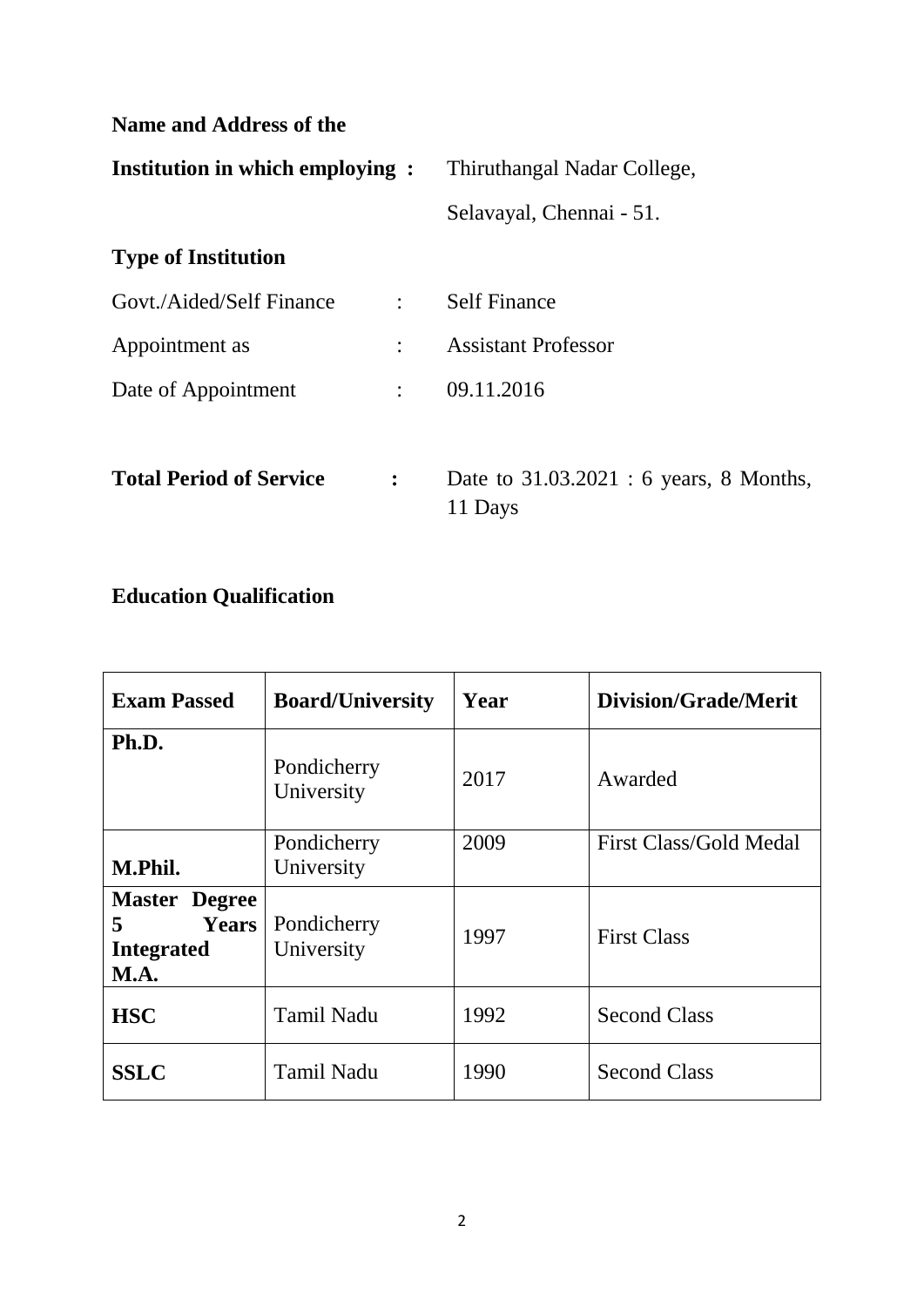# **Technical Skills**

In Literary Field **Proof Reader** in No.of

- a) M.A., Projects
- b) M.Phil., Thesis
- c) Ph.D., Thesis
- d) Research Projects and Books
- e) Creative Literature

# **I. Research Publications**

### **(a) International Journals.**

# 1. தமிழின் தொன்மை சொல்லிய அரங்கம், பொருந்தல் அகழ்வாய்வுக் கருத்தரங்க மதிப்பீடு, Manarkeni, ISSN – 2249-9164 Dec. 2011.

2. சித்திரக் கதைக் கலை வடிவில் அமெரிக்கப் பேரரசின் மக்கள் வரலாறு, Book Review, Maatruveli (தமிழ்ச் சித்திரக் கதைச் சிறப்பிதழ்), Chennai Jan. 2012.

### **(b) National Journals**

1. இதுவரையில் வெளிவராத பாரதி (பற்றிய) இலக்கியம், 'Thambalaa' - Book review Puthiya Puthagam Pesuthu Chennai,

May, 2010.

2. தோழா வே.மு.பொதியவெற்பன் நிகழ்த்தும் விமரிசன முறையியல், திராவிட இயக்க ஒவ்வாமை நோயிலிருத்தல் நூலை முன்வைத்து, Kanaiyazhi, Chennai, Jan. 2013.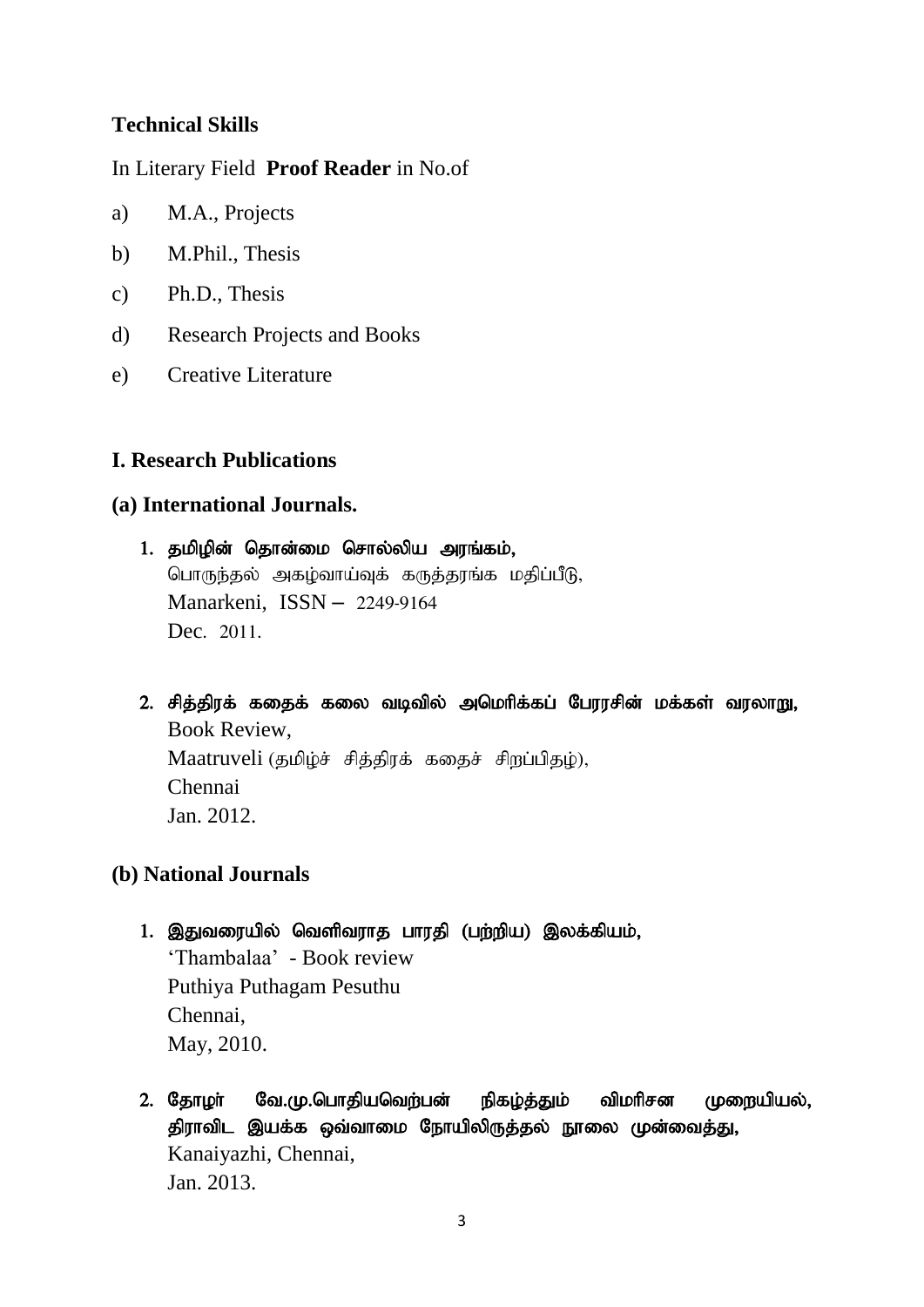- $3.$  நிழல் முற்றமும் நிழல் முற்றத்து நினைவுகளும், Book Review, Katchipizhai, Chennai, Dec. 2013.
- 4. தலித் அழகியல் ஒரு பார்வை, (சோ.தா்மனின் சிறுகதைகளை (ழன்வைத்து) Sitredu, ISSN - 2249 1961. Banglore Jan - March 2014.

### **(c) Publications Refereed Conference Proceedings**

- 1. **. .**பிராய்டு : கோட்பாடுகளின் பின்புலங்கள்(கட்.) 'Pudhuvai Aaivugall – 2001' (Research Articles), Aravanan Research Endowment, Puducherry, Aug. 2001.
- $2.$  லியனார்டோ டாவின்சி . பிராய்டின் ஆய்வுகள் சில குறிப்புகள் (கட்.), Olicherkaai (Research Articles), Pudhuvai Ilakkiya Aaivu Mandram, Puducherry, 2001.
- 3. தமிழில் தலித் இலக்கியம் வரையறைச் சிக்கல்கள் (கட்.),  $A$ aivuch Chindhanaigall (Research Articles), Ainthamizh Aaivaalar Mandram, Madhurai, 2010.
- $4.$  பெண்பாற் கவிதை : தனித்துவத்தில் ஒன்றிணையும் சங்கமும் நவீனமும்  $(ab<sub>L</sub>)$ . Naveena Ilakkiyangalil Sevviyal Ilakkiyath Thaakkam, Mithra, Chennai - 2013.
- 5. தமிழில் தலித் சிறுகதைகள் (கட்.), Naveenath Thamizhch Chirukathaigalin Selnerigall, Karuthu Pattarai, Chennai - 2013.
- $6.$  கன்னட தலித் இலக்கியம்  $($ கட். $)$ Research Articles - Inernational Seminar, Raja Nandhivarman Art & Science College, Thellaru. April. 2014.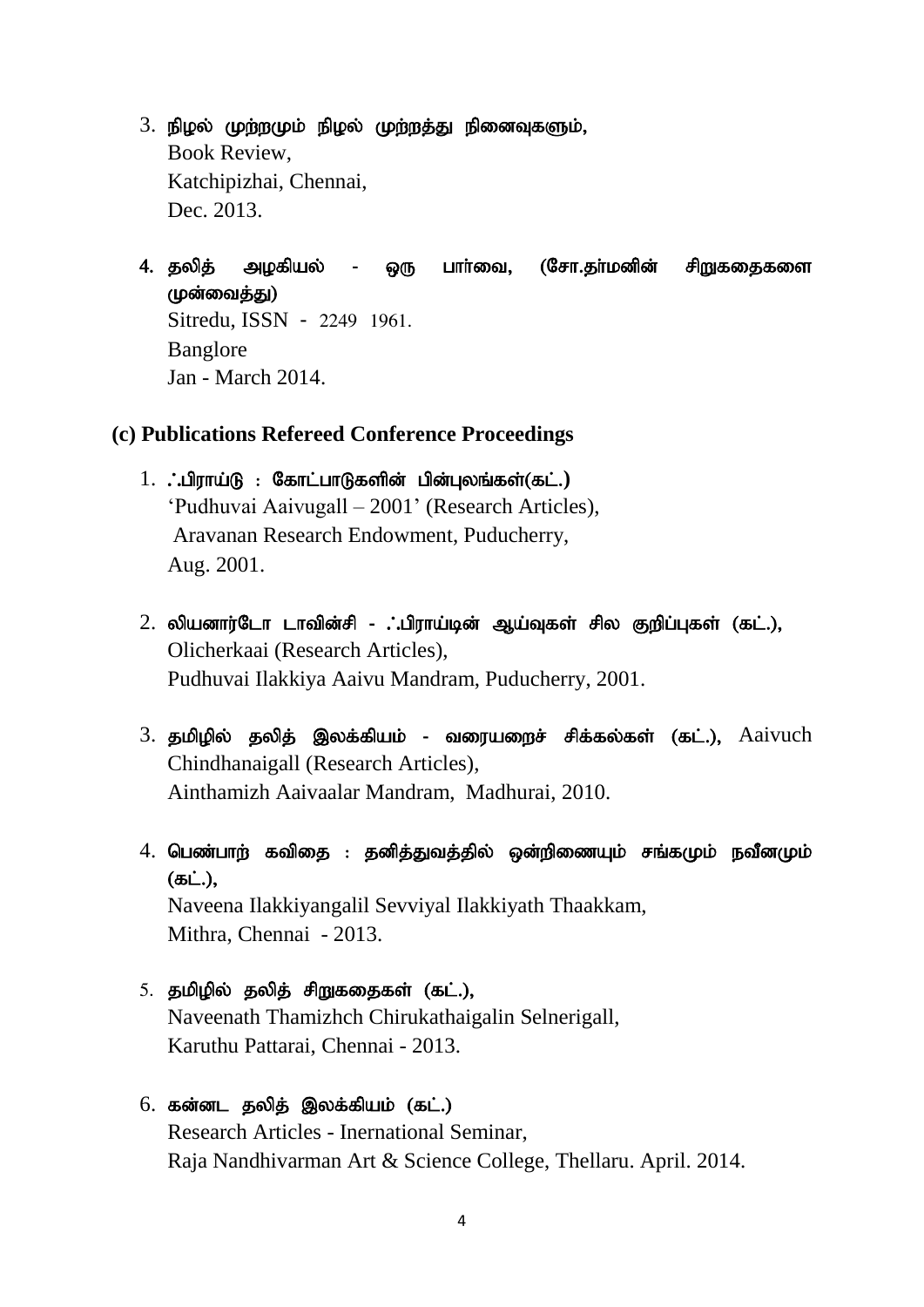- 7. கே.ஏ. குணசேகரனின் பதிற்றுப்பத்து ஆராய்ச்சிப் புத்துரை (கட்.), Pa. Seyapiragasam, (Edit.), Pulam, Chennai - 05. 2016.
- $8.$  தமிழவனின் ஆடிப்பாவை போல : அகம், புறம் கடந்து (கட்.), Sollaattam, Sivasu (Edit.), Melum Veliyeettagam, Palayamkottai. 2018. ISBN : 9-789-386-638-793.
- 9. தமிழில் தலித் சிறுகதைகள் (கட்.), Thamizhch Chirugathai Varalaarum Vimarsanamum, Subramani Ramesh (Edit.), Kalachuvadu, Nagarkovil, - 1. 2019. ISBN : 978-93- 89820-02-70.
- 10. கூளமாதாரி **-** நம்முளும் உளன் ஒரு கூளையன் (கட்.), Perumalmurugan Ilakkiyath Thadam, Subramani Ramesh (Edit.), Kalachuvdu, Chennai, ISBN : 978-89820-40-9
- $11.$  தமிழில் புதிய சொல்முறை நாவல்கள் (கட்.), Thamizh Noval Ezhuthil Anmaikkaalap Pokkugall, Thamizhavan (Edit,), Sahitya Academy, Chennai, 2020.

#### **Presentation of Research Papers (In Seminar - Conference)**

- 1. தாய்த் தேவதை திரௌபதியும் இந்துப் பெருங்கதையாடல் அரசியலும், Seminar on Gender Issues in Folklore CENTAFORE, Madurai Kamaraj University, Madurai 11-12<sup>th</sup> May 1999
- $2.$   $\therefore$ பிராய்டு : கோட்பாடுகளின் பின்புலங்கள், புதுவை ஆய்வுகள்  $2001$ , அறவாணன் ஆராய்ச்சி அறக்கட்டளை, 2001.
- 3. லியனாா்டோ டாவின்சி . பிராய்டின் ஆய்வுகள் சில குறிப்புகள், புதுவை இலக்கிய ஆய்வு மன்றம், புதுச்சேரி, 2001.
- 4. பாரதி ம<u>ா</u>ுதலிக்க இயலா ஆளுமை பாரதி- 125 international Seminar School of Tamil, Pondicherry University and Vanavil Panpaattu Aaivu Maiyyam, Chennai. 2007.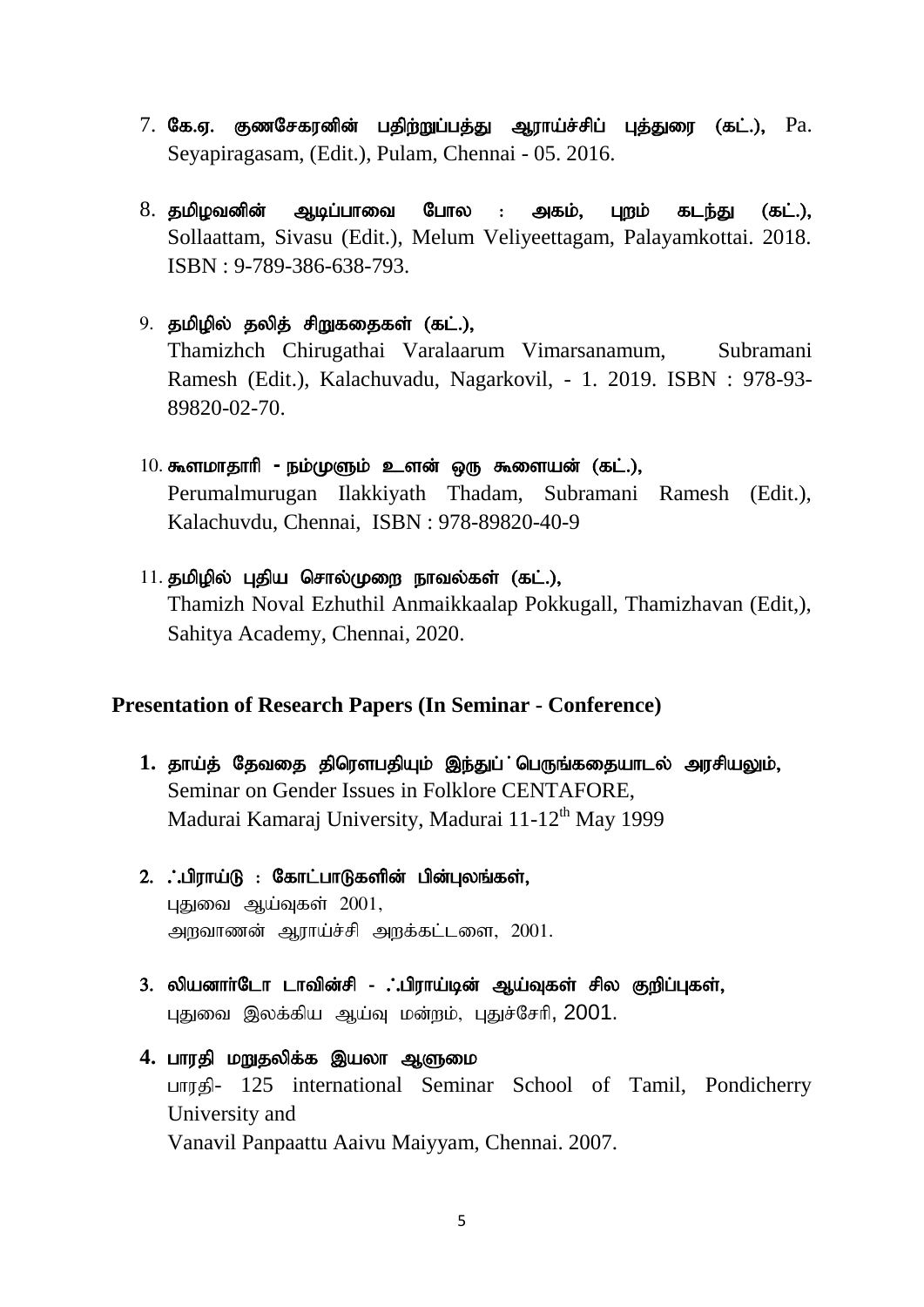- 5. தமிழில் தலித் இலக்கியம் : வரையறைச் சிக்கல்கள், ISBN – 978-93-80312-06-04 ஆய்வுச் சிந்தனைகள்,  $\widetilde{P}$ ஐந்தமிழ் ஆய்வாளர் மன்றம், மதுரை – 2010.
- $6.$  சித்தலிங்கையாவின் ஊரும் சேரியும் : தலித்தியப் படைப்பெழுச்சியின் தனித்துவங்கள்

Aaivarangam, School of Tamil Studies, Pondicherry University, Puducherry.  $20<sup>th</sup>$  Jan 2010.

7. புதுச்சேரியில் பொறையாத்தம்மன் வழிபாடு <del>–</del> பண்பாட்டுத் தேவைகளும் சடங்கியல் நிலைப்பாடுகளும்.

கருத்தரங்கம். Kavya - Chennai and School of Tamil, Pondicherry University, Puducherry.  $22<sup>nd</sup>$  Feb – 2010.

- 8. ஐக்கூ புரிதலில் சிக்கல்களும், தெளிவுகளும் AAivarangam, School of Tamil Pondicherry University,  $28<sup>th</sup>$  Aug 2010.
- $9.$  பெண்பாற் கவிதை தனித்துவத்தில் ஒன்றிணையும் சங்கமும் நவீனமும்,

ISBN – 9-789381 322178 நவீன இலக்கியங்களில் செவ்வியல் இலக்கியத் தாக்கம், தமிழியற்புலம், புதுவைப் பல்கலைக்கழகம், செம்மொழி மத்திய உயராய்வு நிறுவனம், சென்னை.

 $10.$  தலித் இலக்கியமும் நாட்டுப்புறவியலும்,

National Seminar on Folklore School of Tamil Studies Pondicherry University and Fossils – Kerala  $22<sup>nd</sup>$  Feb -2013.

- 11.தமிழ் தலித் இலக்கிய விமர்சனங்கள் International Conference on Dimentions of Tamilology, University of Madras, Chennai 23<sup>rd</sup> -24<sup>th</sup> March 2013.
- 12.திருக்குறள் கடவுள் வாழ்த்து உரைகள் காட்டும் சமய அரசியல்.

National Seminar on The Relevance of Thirukkural in the Era of Globalization, Dept of Politics and International Studies and School of Tamil, Pondicherry University 20-22 March 2014.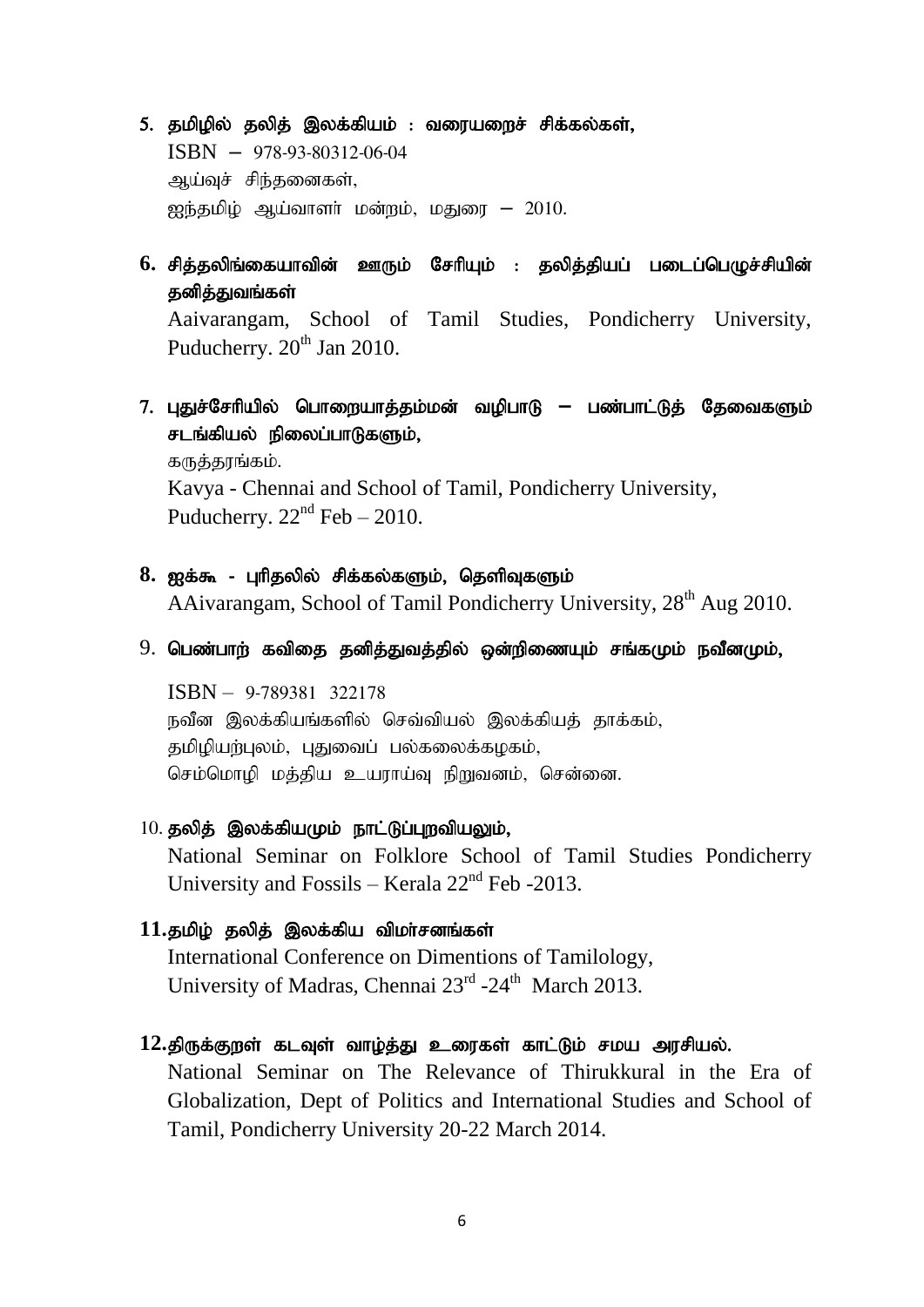#### 13. கன்னட தலித் இலக்கியம்,

ISBN – 978-81-9231186-2-2 பன்னாட்டுக் கருத்தரங்கம், இராஜா நந்திவா்மன் கலை அறிவியல் கல்லூரி, கெள்ளாறு, எப்ரல் - 2014.

### $14.$  தமிழா செவ்வியல் மனம்.

செவ்வியல் இலக்கியங்கள் பன்முகப் பார்வை, International Sminar, D.G. Vaishnava College, Chennai, 1<sup>st</sup> March, 2017.

### **Special Plenary Lectures**

- 1. இன்றைய தலித்திய விமரிசனப் போக்குகள், Organised by Sahithya Academy, Puducherry, 29,30,31, March 2011.
- 2. பகடியில் கலைந்த பேரடையாளங்கள் : ராஜ்கௌதமனின் விமரிசன உரையாடல். ராஜ்கௌதமனின் பணி நிறைவுக் கருத்தரங்கம். Puducherry. 30<sup>th</sup> March 2011.
- $3.$  பெண்பாற் கவிதை : தனித்துவத்தில் ஒன்றிணையும் சங்கமும் நவீனமும்,  $\overline{r}$ வீன இலக்கியங்களில் செவ்வியல் இலக்கியத் தாக்கம். Organised by School of Tamil, Pondicherry University, Puducherry & Centre for Classical Tamil Studies, Chennai. 10<sup>th</sup> Feb 2012.
- 4. பெருமாள் முருகனின் மாதொருபாகன், கோவை இலக்கியச் சந்திப்பு, Organised by Yaazhil - Thiyagu, Coimbatore 29<sup>th</sup> April 2012.
- 5. வே.மு.பொதியவெற்பனின் திராவிட இயக்க ஒவ்வாமை நோயிலிருத்தல் - நூல் அறிமுகம் Organised by Ve.Mu.Pothyaverpan Kumbakonam, 15<sup>th</sup> July 2012.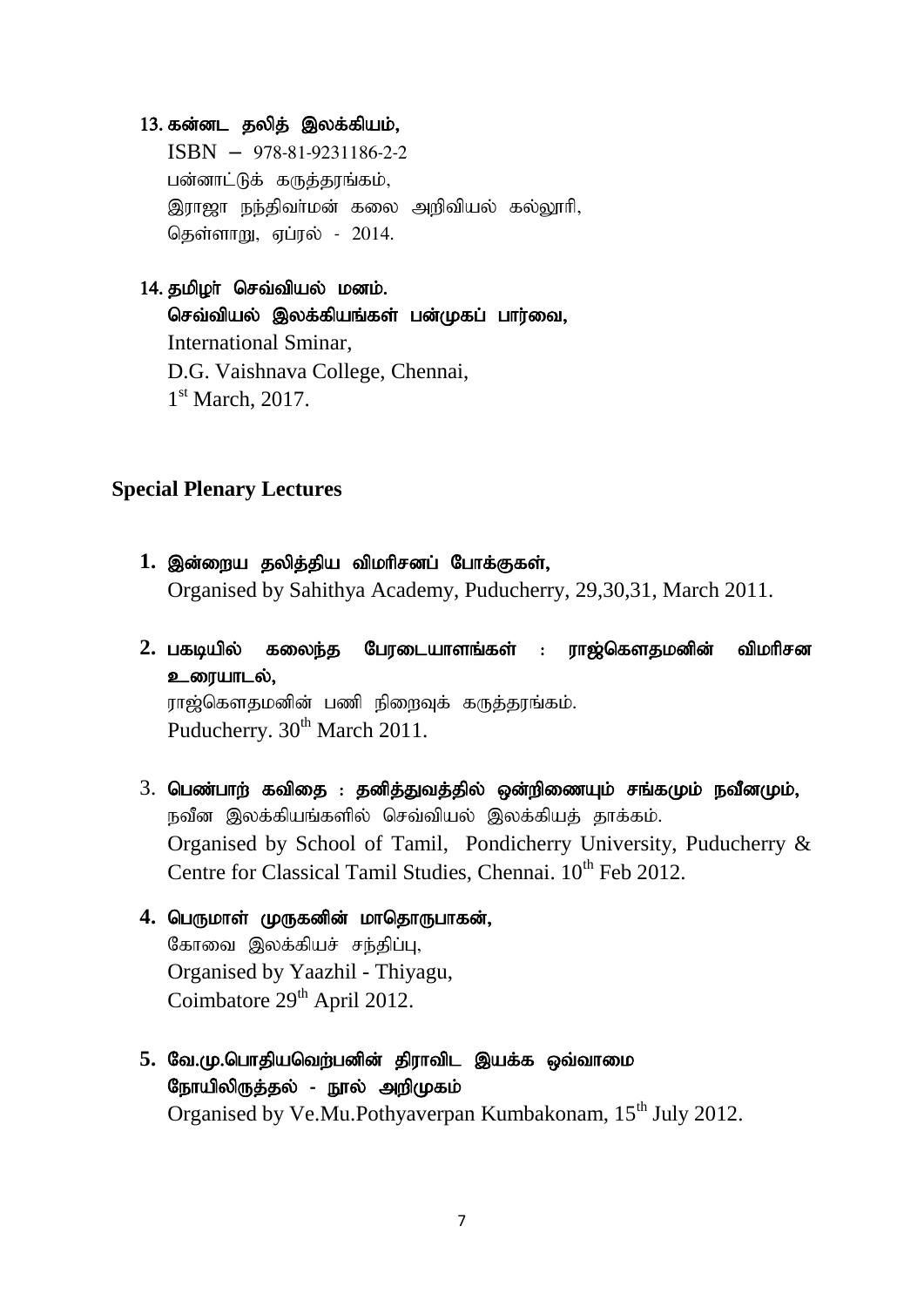- 6. நிவேதிதா மாத இதழ் ஒருநாள் இலக்கியச் சந்திப்பு Chair Person & Paper Presentation. Organized by Thai Thonduu Maiyam. Neively  $11<sup>th</sup>$  Aug. 2012.
- 7. முலாகத் இளம் படைப்பாளிகளின் சந்திப்பு National Book Week Conference Organised by Sahithya Academy, Puducherry. 17<sup>th</sup> Nov.2012.
- 8. பாவலரேறு பெருஞ்சித்திரனாா்: காலத்தின் தேவை Perunchithiranar, Thamarai Ammal Endowment Lecture, Organised by Pondicherry Institute of Language and Literature, Puducherry,  $30<sup>th</sup>$  June 2013.
- 9. அஷ்டவக்கிரனின் அந்தகனின் சொல் கவிதை நூல் ஆய்வுக் கருத்தரங்கம்

Organised by Natpuk Kuvilgal, Puducherry, 14<sup>th</sup> Sep.2013.

 $10.$ குட்டி இளவரசியின் ஒளிச்சொற்கள் - கவி கிளைக்கும் கணுக்களில் முகிம்க்கும் பெண்ணுலகு,

பெண் கவியுலகம் - கருத்தரங்கு. Organised by Narumugai, Gingee – 22th Sep. 2013.

#### 11.வாணிதாசன் பாடுபொருள்கள்

கவிஞர் வாணிதாசன் நூற்றாண்டு விழா, Organised by Sahithya Academy, Puducherry,  $31<sup>st</sup>$  Dec. 2013.

#### 12. பெருமாள் முருகனின் பூக்குழி நாவல் விமா்சனம்,

பனுவல் போற்றுதும் - கருத்தரங்கம். Organised by Erode Vaasippu Iyakkam, Erode, 22th Feb 2014.

#### 13. கவிஞர் மீரா நினைவு <del>–</del> நவீன இலக்கிய அரங்கு,

Organized by Salem Tamil Sangam, Salem. 13<sup>th</sup>, 14<sup>th</sup> Aug. 2011.

#### 14. புலம் பெயர்ந்தோர் இலக்கியம்

ஒருநாள் தேசியக் கருத்தரங்கு, Organized by Kanji Mamunivar Centre for Post Graduate Studies, Puducherry. 14<sup>th</sup> Mar. 2012.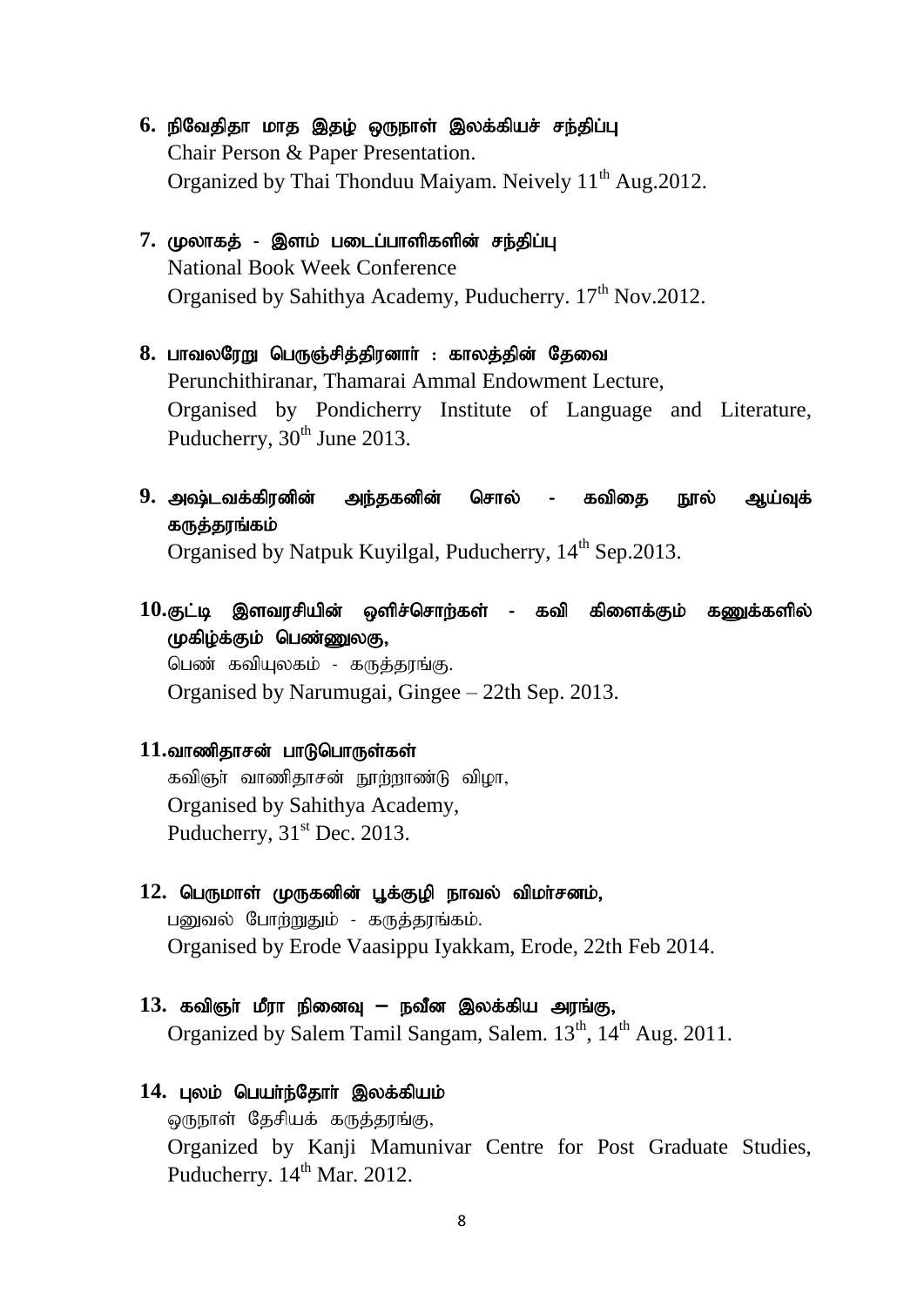### **15. To Discusses the Role of Society in Students Development. Etc.,**

Organized by Sri Manakula Vinayagar Engineering College, Puducherry.  $21<sup>st</sup>$  June 2014.

### 16. பொதிகைச் சித்தா் : விமாிசன முறையியல்

Seminar on a Tamil Scholar, Organized by Thanjai Literay Association, Thanjavur,  $16<sup>th</sup>$  July 2017.

#### 17.புத்தாயிரத்தில் தலித் இலக்கியம்,

Modern Transformation of Tamil Literature, National Seminar, Organized by Dept. of Tamil, Victoria Govt. College, Palakad, Kerala. 30.11.2017, 01.12.2017.

#### 18. ஆய்வுரை,

Seminar on 'Adi Pavai Pola' – Tamil Novel, Organized by Aimpulam Ilakkiyap Perayam, Puducherry,  $30<sup>th</sup>$  March, 2018.

#### 19. 'பள்ளிக்கூடம்' புதினம் அறிமுகம்,

Introductory Speech, Organized by Aimpulam Ilakkiya Perayam, Puducherry, 3rd March 2018.

20. வாணிதாசன் 104ஆவது பிறந்தநாள் விழாச் சிறப்புக் கருத்தரங்கம், Organized by Art and Culture, Govt. of Puducherry,  $20<sup>th</sup>$  July, 2018.

# 21. ஜி.கே. எழுதிய மாம நாவல் - நாவல் ஆய்வுரை

Organized by Melim Veliveettagam, at Thanjavur,  $10^{th}$  March, 2019.

22. பிரபஞ்சன் நாவல்களில் பெண்கள் Special Seminar organized by PILC, Puducherry,  $28<sup>th</sup>$  March, 2019.

# 23. விருது பெற்ற எழுத்தாளரைப் பாராட்டிச் சிறப்புரை, Organized by Readers Forum of Vijaya Publishers, Coimbatore, 21st April 2019.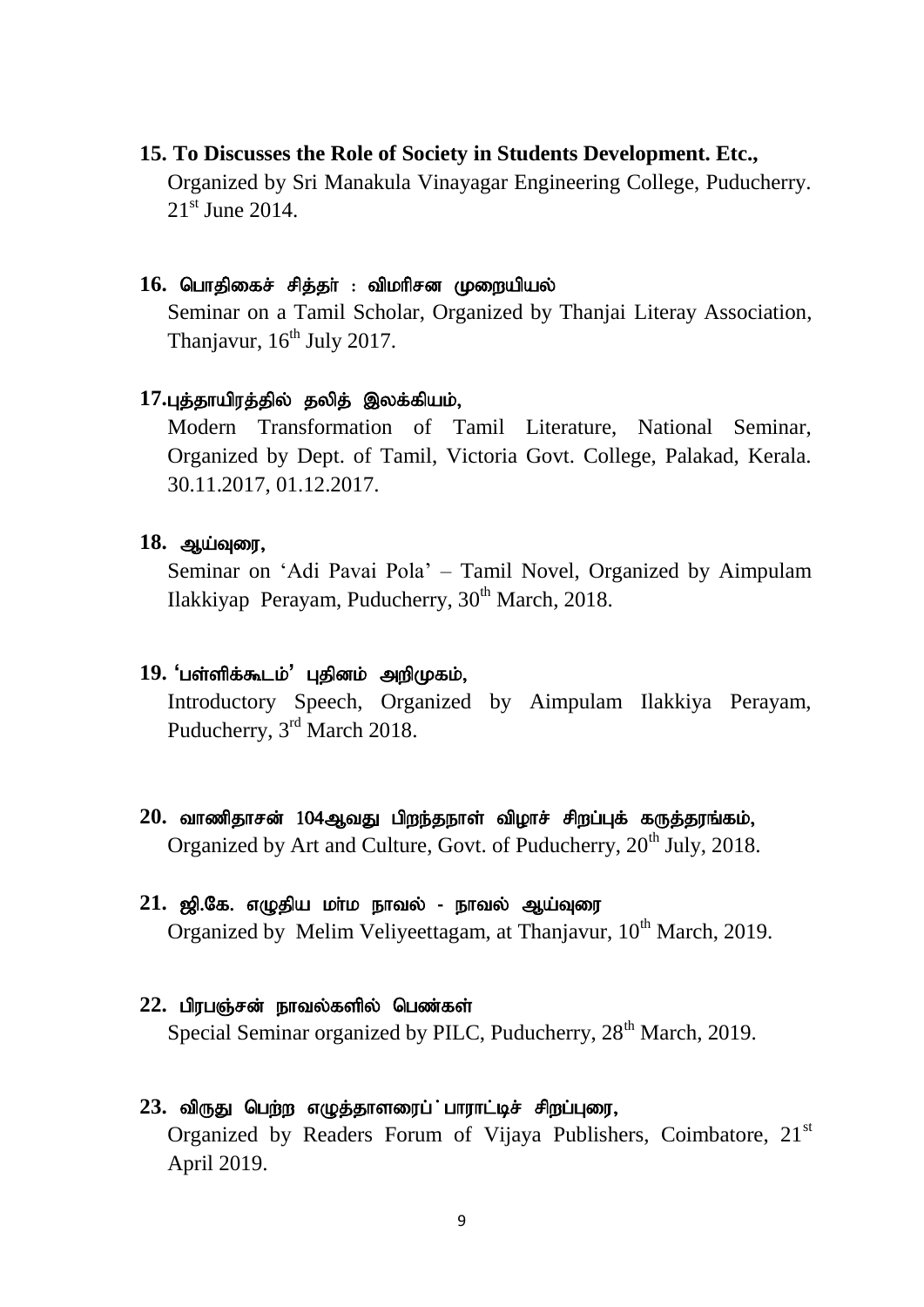- 24. வளர்ந்து வரும் ஆய்வாளர் தன் ஆய்வு முறையியலை விளக்குதல், Organized by Melum Veliyeetagam at Chennai, 29<sup>th</sup> June 2019.
- 25.தமிழில் புதிய சொல்முறை நாவல்கள்,

Symposium on Recent Trends in Tamil Novels, Organized by Sahithya Academy and Tamil University, Thanjavur, 8<sup>th</sup> Aug. 2019.

26. கூளமாதாரி <del>–</del> நம்முளும் உளன் ஒரு கூளையன்,

Perumal Murugan : Personality of his Creativity, National Seminar, Organized by Kalachuvadu Publications at Chennai, 15<sup>th</sup> Feb. 2020.

# **Special Plenary Lectures - Online**

- 1. வாசிப்பு விமாசனம் தன் வயப்படுத்தி நோக்குதல் 'Koodu Aaivuch Chandhippu', Online.  $12^{th}$  July, 2020.
- 2. **"பெரிதினும் பெரிது கேள்" அறிவுப் புலத்தின் இலக்கு** 'Pudhuvaith Thamizhasiriyargall, Minmutram, 23<sup>rd</sup> July, 2020.
- 3. புறநானூற்று வீரம் : பெண்பாற் புலவர்களின் உடலரசியல் 'Arivup Pagirvu' Youtube Channel,  $9<sup>th</sup>$  Sep. 2020.
- 4. தமிழ், கன்னட தலித் இலக்கியம் 'Thannumai Aaiver Vattam', 18<sup>th</sup> Oct., 2020.
- 5. புறநானூற்றில் பெண் பிரதியாக்கம் 'Pudhuvaith Thamizhasiriyargall', Minmutram – 165.  $2<sup>nd</sup>$  Jan. 2021.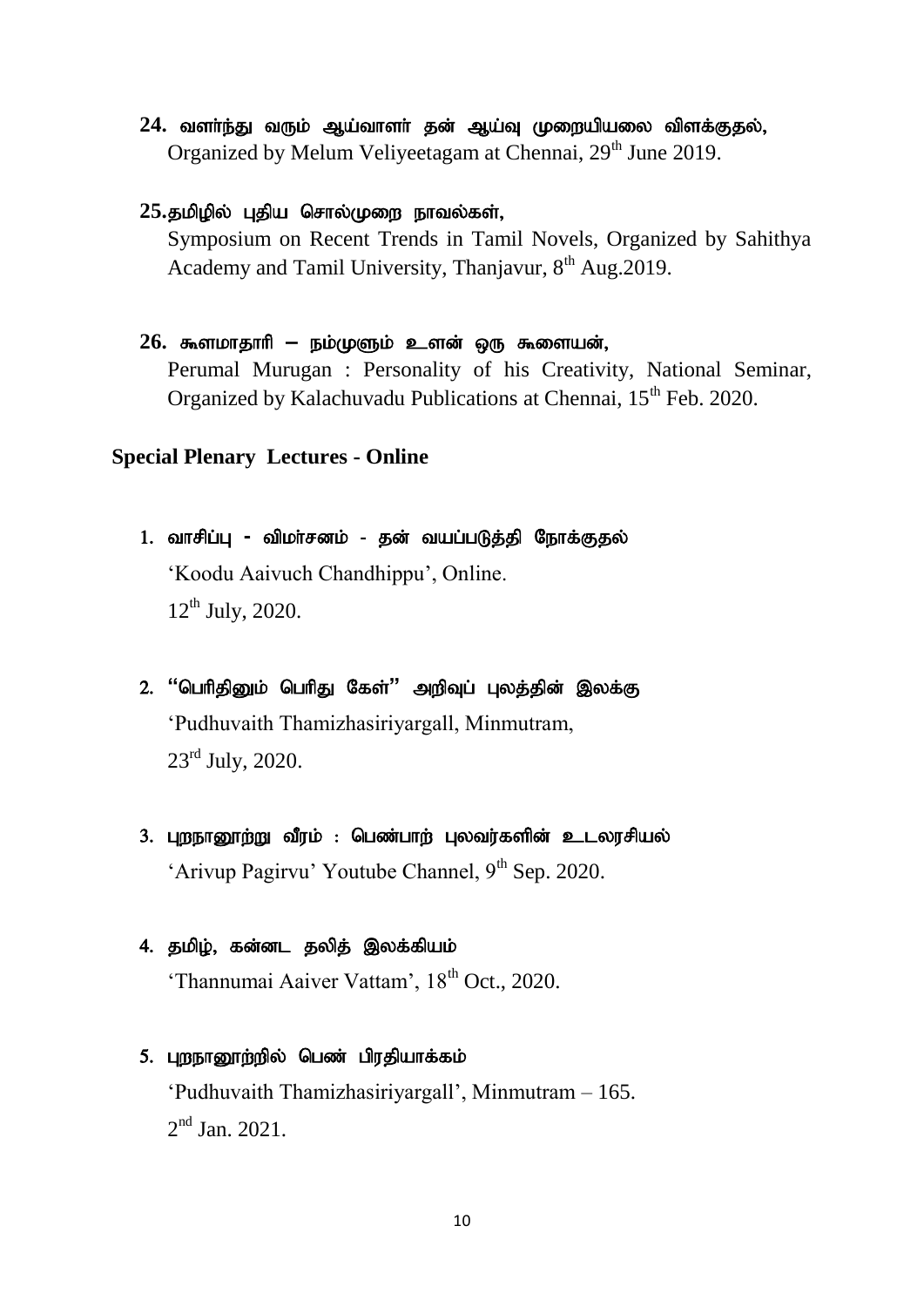# 6. புறநானூற்றுப் பெண்பாற் புலவா்களின் பாடல்களில் பெண்மைய நுட்பங்கள்

'Arivup Pagirvu', Youtube Chennal, 18<sup>th</sup> Jan. 2021.

- 7. பனுவல் நிகழ்த்தும் பகடியாட்டமும் ஊடாடும் விளிம்புகளும், பன்முக வாசிப்பில் தமிழவனின் 'ஷம்பாலா' நாவல், Online Seminar Series, 12.02. 2021 to 22.02.2021. Arivup Pagirvu Youtube Channel & Aimpulam Ilakkiap Perayam, Puducherry,  $13<sup>th</sup>$  Feb. 2021.
- 8. தேன்மொழிதாஸ் கவிதைகள் : புனைவுவெளி நுட்பங்கள் 'Arivup Pagirvu' Youtube Channel, 3r.d March, 2021.
- 9. ஆய்வ மு**ளையியல்**

தோழர் வே.மு.பொதியவெற்பனின் தமிழியல் ஆய்வுகள், Webinar Series (07.05.2021 to 17.05.2021),

'Arivup Pagirvu' Youtube Channel & Aimpulam Ilakkiyap Perayam, Puducherry.  $11<sup>th</sup>$  May, 2021.

# **Book Published**

### **i) Books by me as the only author**

 $1.$   $B$  $L$ п $L$  $L$ г $j$  $i$  $j$  $k$ ,

கவிகைத் தொகுப்பு, அன்பரசு பதிப்பகம், புதுச்சேரி, 1999.

### **ii) Book (Edited)**

### 1. ஓளிச்சேர்க்கை

Puduvai Ilakkiya Aaivu Mandram, Puducherry, 2001. National Seminar, South Zone level,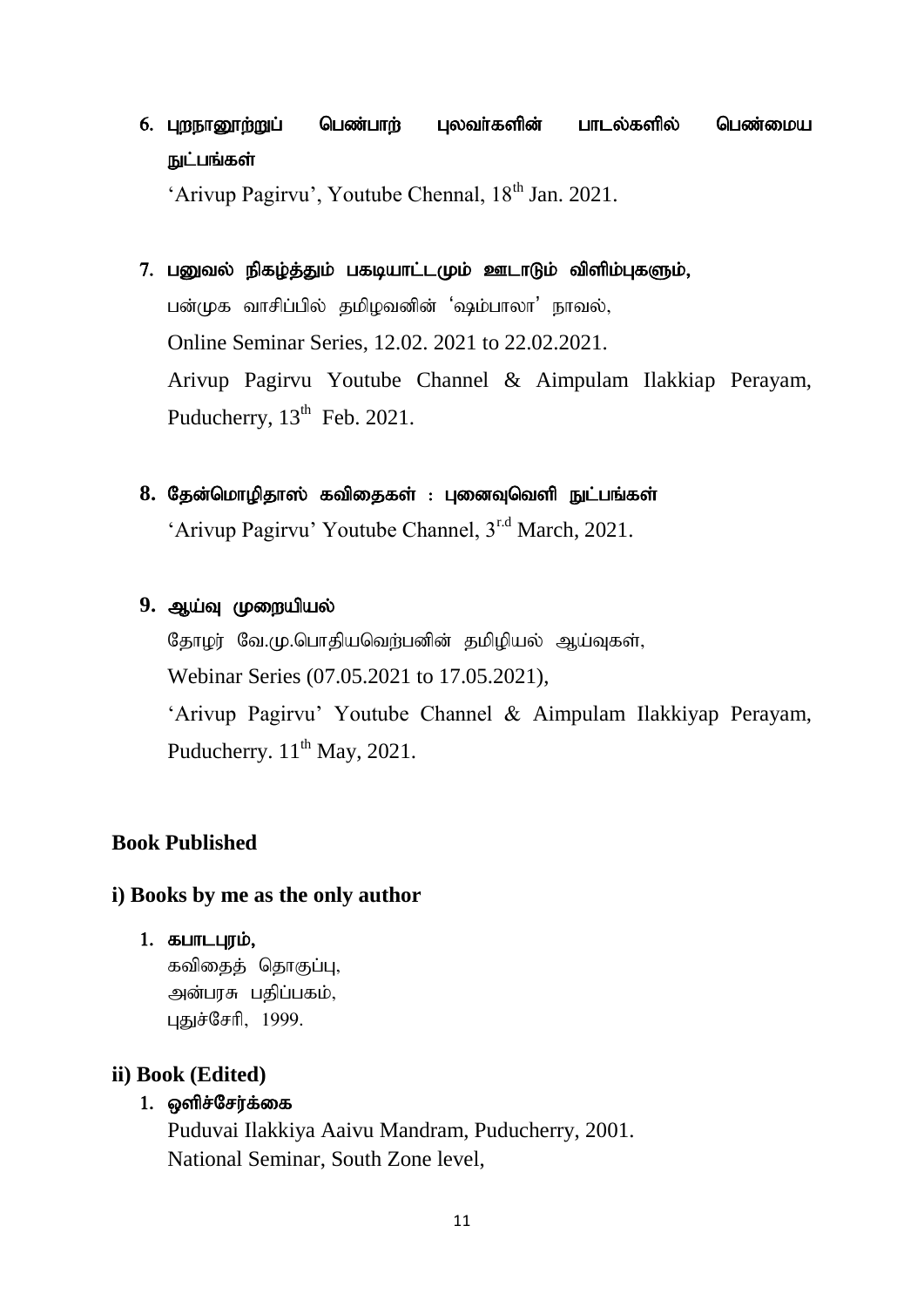# 2. தமிழ்க் களஞ்சியம்,

'Pudhuvai Aaivugall - 2001. Aravanan Research Endowment, Puducherry, Aug., 2001.

# 3. சங்க இலக்கிய மலர்கள்,

Research Articles, Mahendra Arts and Science College, Namakkal, June 2006.

# **FDP Attended - Institution level ( In Thiruthangal Nadar College)**

- **1.** FDP on Teaching, learning & research in higher education, 2017.
- **2.** FDP on High Impact In Teaching Skills**,** 2017.
- **3.** FDP on Beyond Professionism : An innovative teacher, 2018.
- **4.** FDP on NAAC, the new format, 2019.

# **Coordinating Seminars**

# 1. ஔிச்சேர்க்கை,

Puduvai Ilakkiya Aaivu Mandram, Puducherry, 2001. National Seminar, South Zone level.

# $2.$   $\varphi$ ளிச்சேர்க்கை,

National Seminar, South Zone level, Puduvai Ilakkiya Aaivu Mandram, Puducherry, 2002.

3. Inauguration Event, 'Aimpulam Ilakkiyap Perayam, Literary Forum, Puducherry, 2013.

# 4. பல்துறை நோக்கில் தமிழிலக்கியம்

International seminar on the regional coordinating members, Raja Nandhivarman College of Arts and science, Thellar 12,13-March 2014.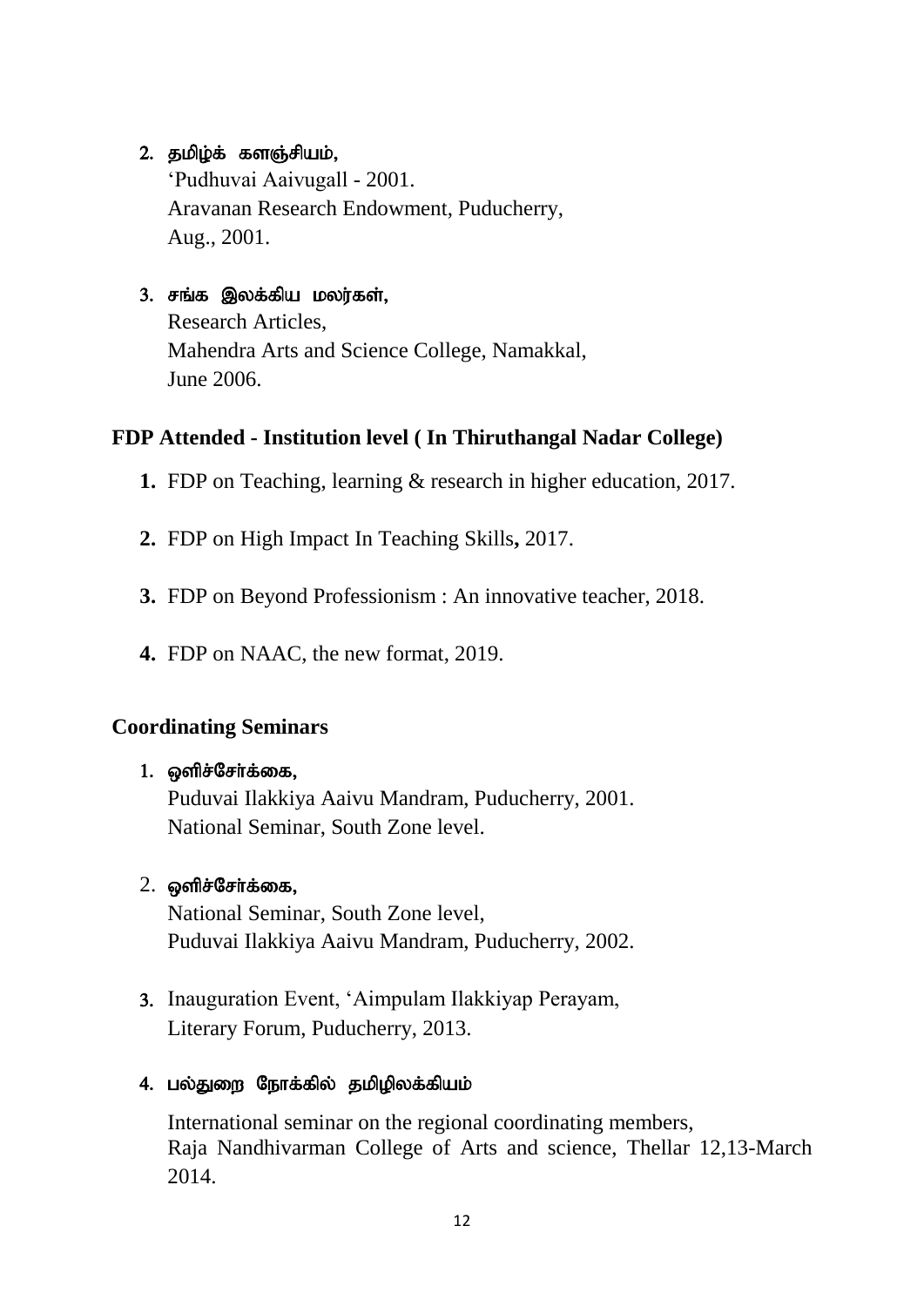# 5. **Book review Meet,**

'சாதி இன்று' நூல், 'Aimpulam Ilakkiyap Perayam, 26<sup>th</sup> April, 2014.

6. இருபத்தோராம் நூற்றாண்டுத் தமிழ் இலக்கிய ஆய்வுப் போக்குகள், Regional Seminar Convened and Coordination / invited talks / Lectures of eminent personalities from Pondicherry, Tamil Nadu. Organized by, ஐம்புலம் இலக்கியப் பேராயம், புதுச்சேரி. Collaboration with Pondicherry Institute of Linguistics and Culture,  $31<sup>st</sup>$  May 2011.

### 7. தோழர் வே.மு.பொதியவெற்பனின் தமிழியல் ஆய்வுகள்,

Online Seminar Series, இணையவமிக் கொடர் கிறனாய்வக் கருக்காங்கம், அறிவுப் பகிர்வு வலையொளி  $\&$  ஐம்புலம் இலக்கியப் போாயம். புதுச்சேரி, 07.05.2021 முதல் 17.05.2021 வரை, 11 நாட்கள்.

# **Seminar/ Workshops Attended**

- 1. ஆய்வு நெறிமுறைகளும் பல்துறை அணுகுமுறைகளும், Pondicherry Institute of Language and Culture Collaborated with School of Tamil, Pondicherry University, Puducherry.  $30<sup>th</sup>$  Nov to  $3<sup>rd</sup>$  Dec. 1998.
- 2. தொல்காப்பியக் கவிதையியலும் பிந்திய இலக்கியங்களில் அதன் தாக்கமும்,

Centre for Classical Tamil Studies, Chennai, Collaborated with Dept. of Tamil, Manonmaniyam Sundaranar University, Thirunelveli.

# 3. அடித்தள மக்களின் உலக நோக்கு,

Research Centre for Folklore St.Savior College, Palayamkottai,  $2<sup>nd</sup>$  Aug. 2010 to 6<sup>th</sup> Aug. to 2010.

# **Academic Honors / Definitions / Awards / Received**

### **a) Awards / Prizes**

1. Best book in creative Literature, **Kamban Pugazh Ilakkiya Parisu,** Awarded by Dept of Art and Culture, Govt.of Puducherry 1999.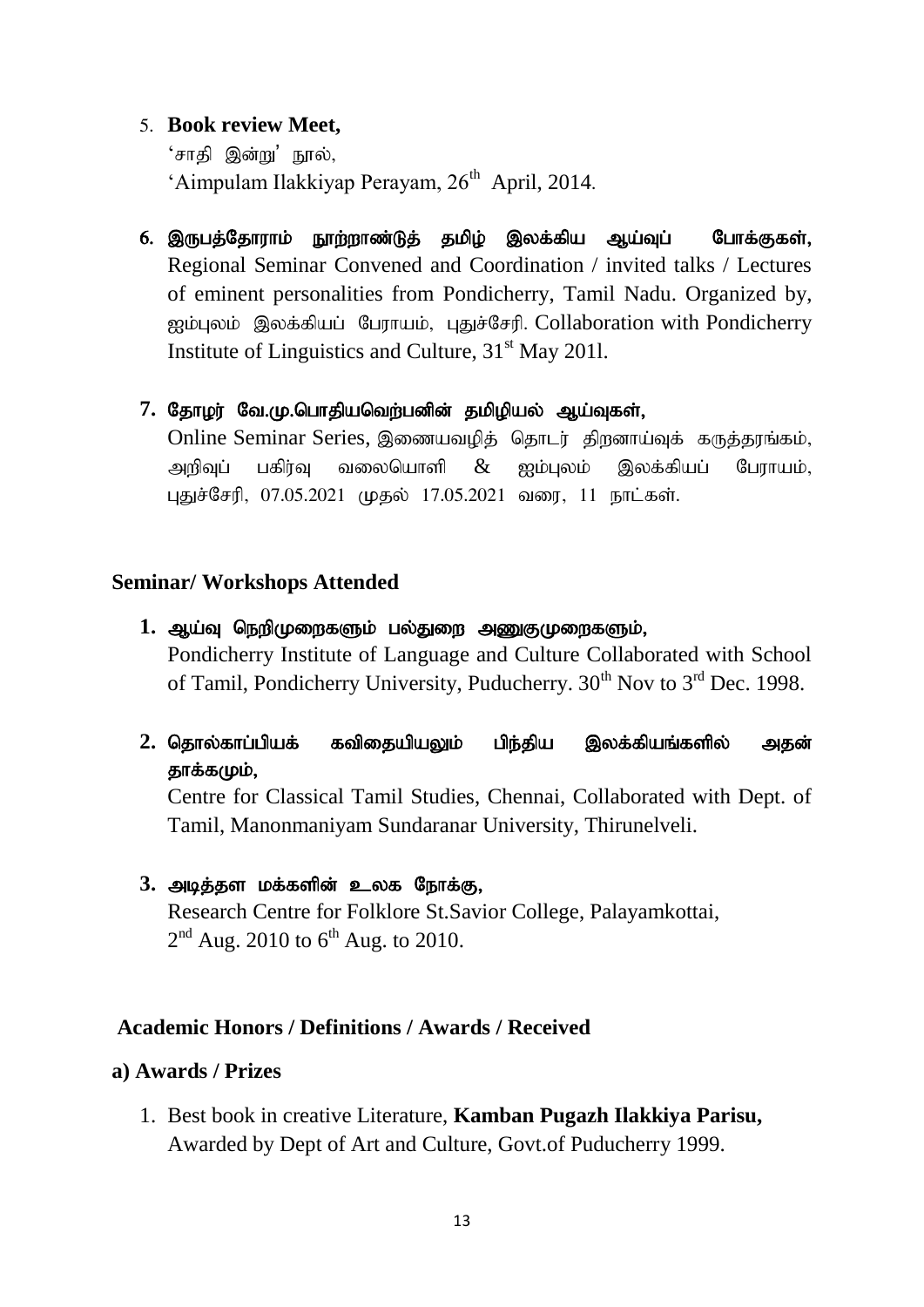- 2. Prize for **First Place** in Essay Competition (M.A., Level) Conducted by Kamban Kazhagam, Puducherry  $10<sup>th</sup>$  May 1996.
- 3. **Second Place** in Essay Competition (B.A., Level) Conducted by Kamban Kazhagam, Puducherry  $12<sup>th</sup>$  May 1995.

# **b) National Level**

1. Prize for **Third Place** in Essay Competition about National Freedom, Organized by Gandhi Smiriti and Darshan Smiriti, New Delhi. 21<sup>st</sup> March, 1997.

# **c) Others**

1. Prize for **First Place** in Poem Competition மகாகவி பாரதியார் கலைவிமா Organized by Department of Art and science, Govt. of Puducherry. 13<sup>th</sup> Dec. 1998.

2. Prize for **First Place** in Poem Competition,

தமிழா திருநாள் போட்டிகள் Organized by School of Tamil, Pondicherry University, Puducherry .  $20^{th}$  Jan 2010.

3. Prize for **Second Place** in Poem Competition,

Organized by Youth Hostels Association of India, Puducherry Region,  $19^{th}$  Aug. 1996.

4. Prize for Encouraging in Poem Competition,

அண்ணல் அம்பேக்கா் விழா,

Organized by Puduvai Tamil Kalai Mandram, Puducherry. 10<sup>th</sup> May 2010.

# 5. Prize for **Best Short Story Writing .**

Organized by Tamil Puduvai (Monthly Literary Magazine) Puducherry. 6<sup>th</sup> Sep. 1996.